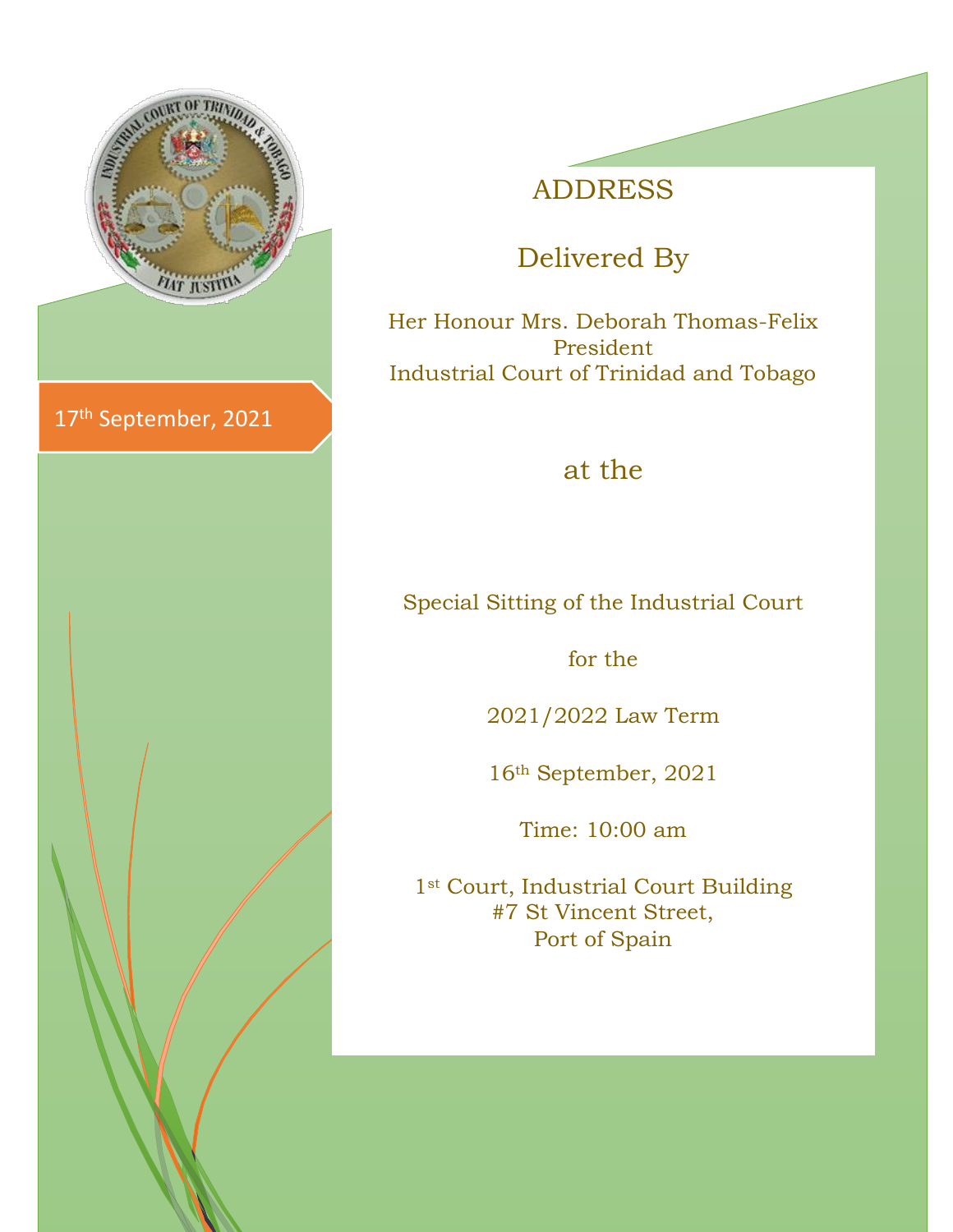Welcome to the second virtual Special Sitting of the Industrial Court.

When this chapter of the world's history is written it will be an era of a global pandemic, real time and rapid communication, misinformation, social media dominance and great challenge as we struggle to cope with the onslaught of the COVID 19 pandemic and its attendant, social and economic consequence.

It will also be viewed as a time when the rule of law, which plays a crucial function in our democracy, is challenged.

No civil and modern society can function properly and maintain peace and order without adherence to the rule of law. While it is clear that the COVID 19 pandemic has highlighted the close links between the responses of governments against the crisis and the rule of law, I think it also highlights the weaknesses in existing governance systems, globally, and it has placed the spotlight on areas in need of improvement especially the health care system and the education system.

However, the pandemic should not only be seen as a challenge to the rule of law and human rights but also as an opportunity to better articulate and strengthen international standards and the laws of dealing with such crises.

As I stated earlier this year, there is a temptation sometimes to put international labour standards and good industrial relations practices aside and treat them as not important in times of crisis. We must never forget that fairness, equity and natural justice are principles on which the foundation our societies were built and which have assisted in stabilising our economies and countries over time.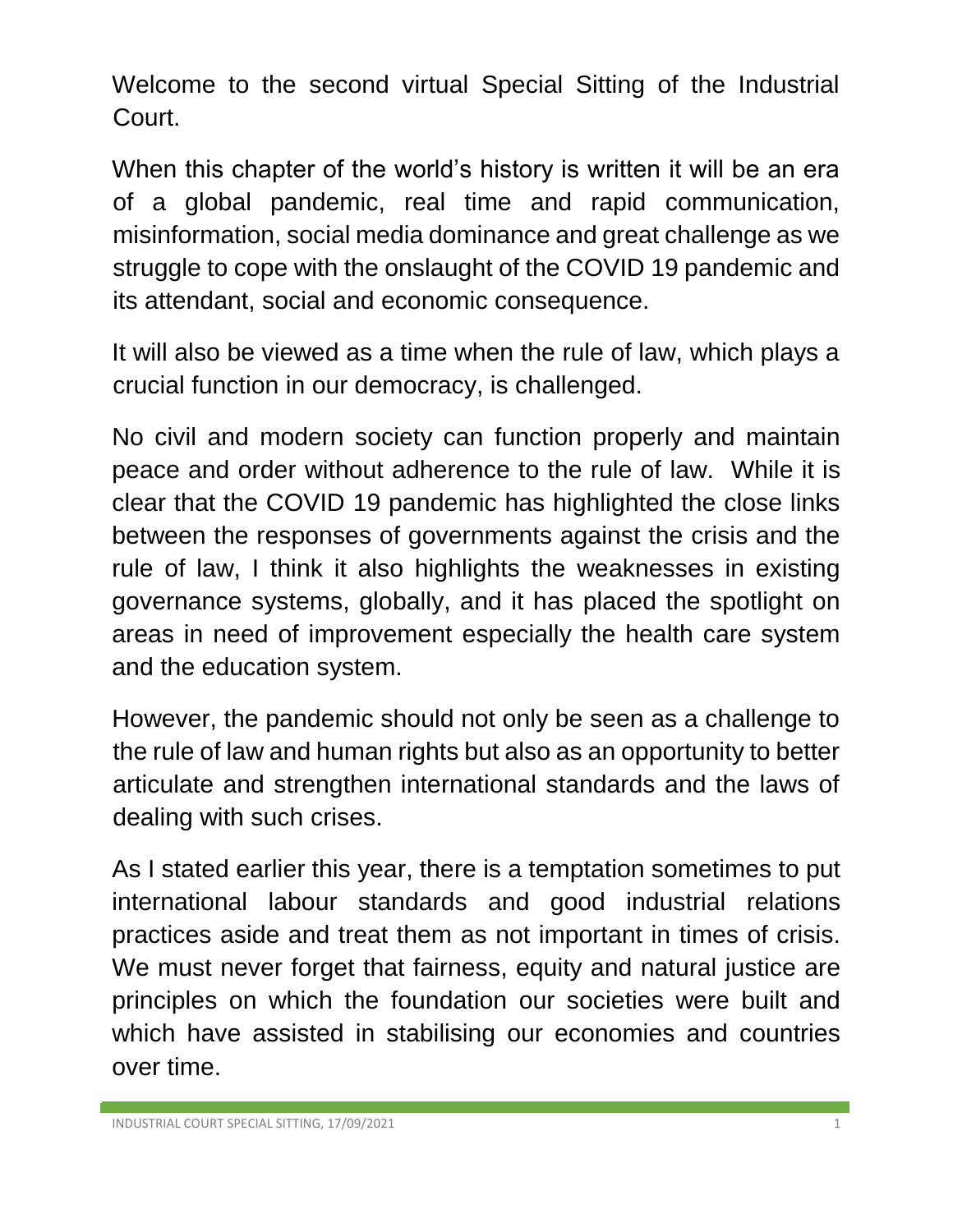This is the time, more than ever, where the adherence to proper labour standards assume even greater importance to minimise instability in the future and to safeguard the interests of all, in the world of work.

The Industrial Stabilisation Act of 1965 (ISA) was repealed and replaced by a new act, the purpose of which is to make "better provision for the stabilization, improvement and promotion of industrial relations" in Trinidad and Tobago. This new act, the Industrial Relations Act (IRA), from which the Industrial Court derives its power, is an integral part in industrial relations and operations of labour relations in Trinidad and Tobago. Therefore, the role of the Industrial Court to assist in the stabilisation, improvement and promotion of industrial relations and operations of labour relations in this country, which it has done and continues to do for the past fifty-six years, cannot be overstated.

At the Special Sitting of the Industrial Court last year, I spoke of the urgent need for tripartite dialogue among the social partners, namely; government, worker representatives and employers. expressed the view then, that "we should always bear in mind that there is life after COVID 19 and consider the immense value to be gained if we adopt and adhere to International Labour Standards, particularly social dialogue to assist, to promote and to maintain a system of opportunities for all and to obtain decent, productive work in conditions of freedom, equity, security and dignity in the future.

Social dialogue is key to the adjustment which the workplace has to make during and after this pandemic. I cannot overstate the importance of discussions, genuine consultations and compromise, built through social dialogue for the effective implementation of measures to address this pandemic and its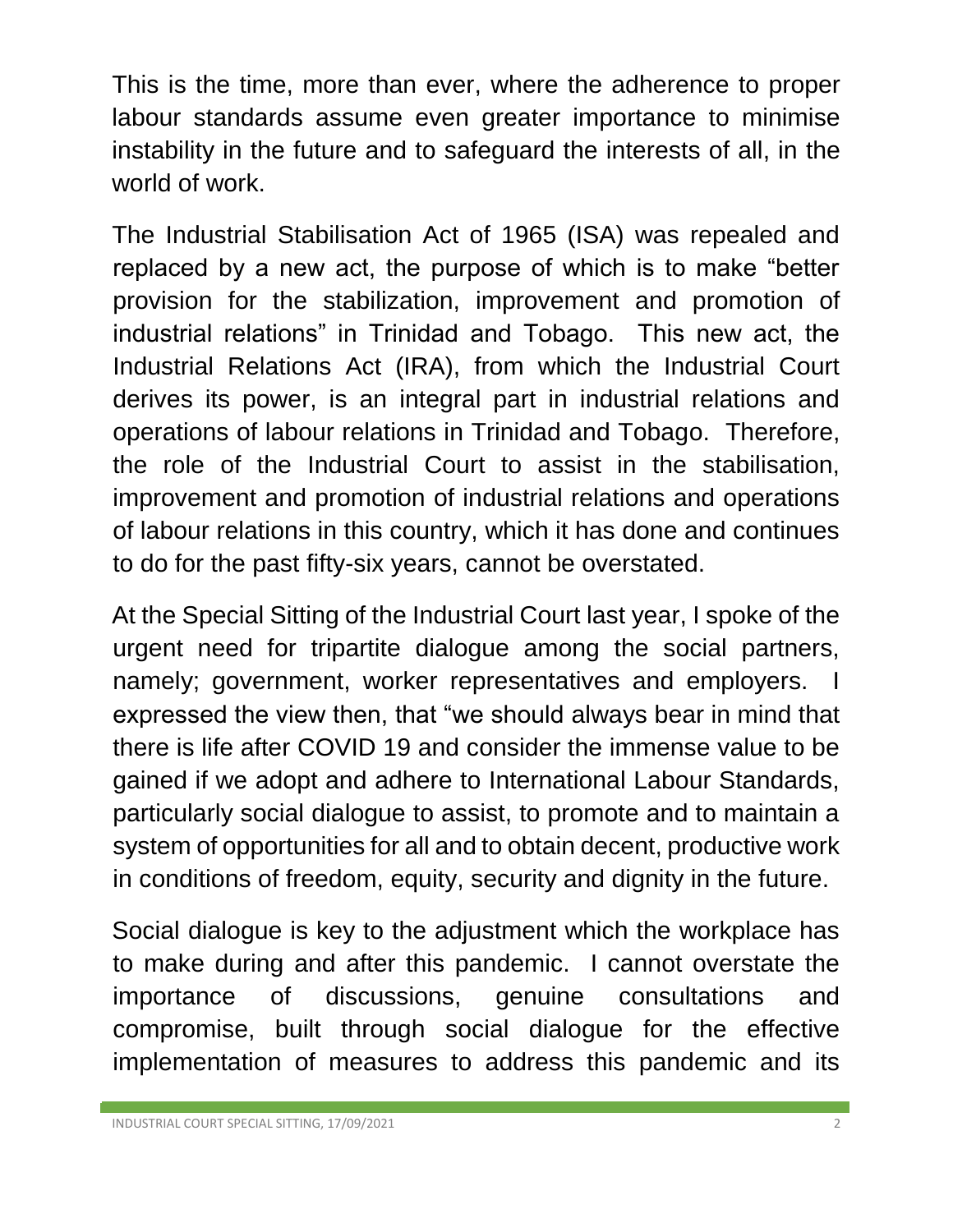impact on the labour market. A commitment of employers and trade unions to adjust to new and necessary workplace policy measures, and to do so in a spirit of respect and compromise, is important for the survival and sustainability of businesses, the saving of lives and the saving of jobs."

I am sure that the stakeholders of this Court will agree that we all need to come together to fight this pandemic and that it is critical to create and to maintain safe and healthy conditions at work, which include taking all reasonable and practical steps to minimise and/or prevent the spread of the virus at the workplace. Therefore, employers and workers must act responsibly and collaboratively in this regard.

The data which is emanating from the Industrial Court on the filings of Industrial Relations Offences (IROs) since the beginning of the pandemic in March, 2020, is of great concern and does not paint a picture of collaboration between employers and workers, instead, it shows a lack of social dialogue in the workplace.

During the period of January to March 2020, only 6 Industrial Relations Offences were filed at the Court. In March 2020, Trinidad and Tobago began to adopt protective measures to combat the pandemic. It is noteworthy that from March 2020 to 14th September 2021, 178 COVID 19 related Industrial Relations Offences have been filed at the Industrial Court. Most of these Industrial Relations Offences are complaints related to the COVID 19 pandemic and the majority of them pertain to the lack of consultation by employers with workers, the unilateral alterations of terms and conditions of employment and the failure of employers to enter into collective bargaining with Unions to discuss and resolve COVID 19 related issues.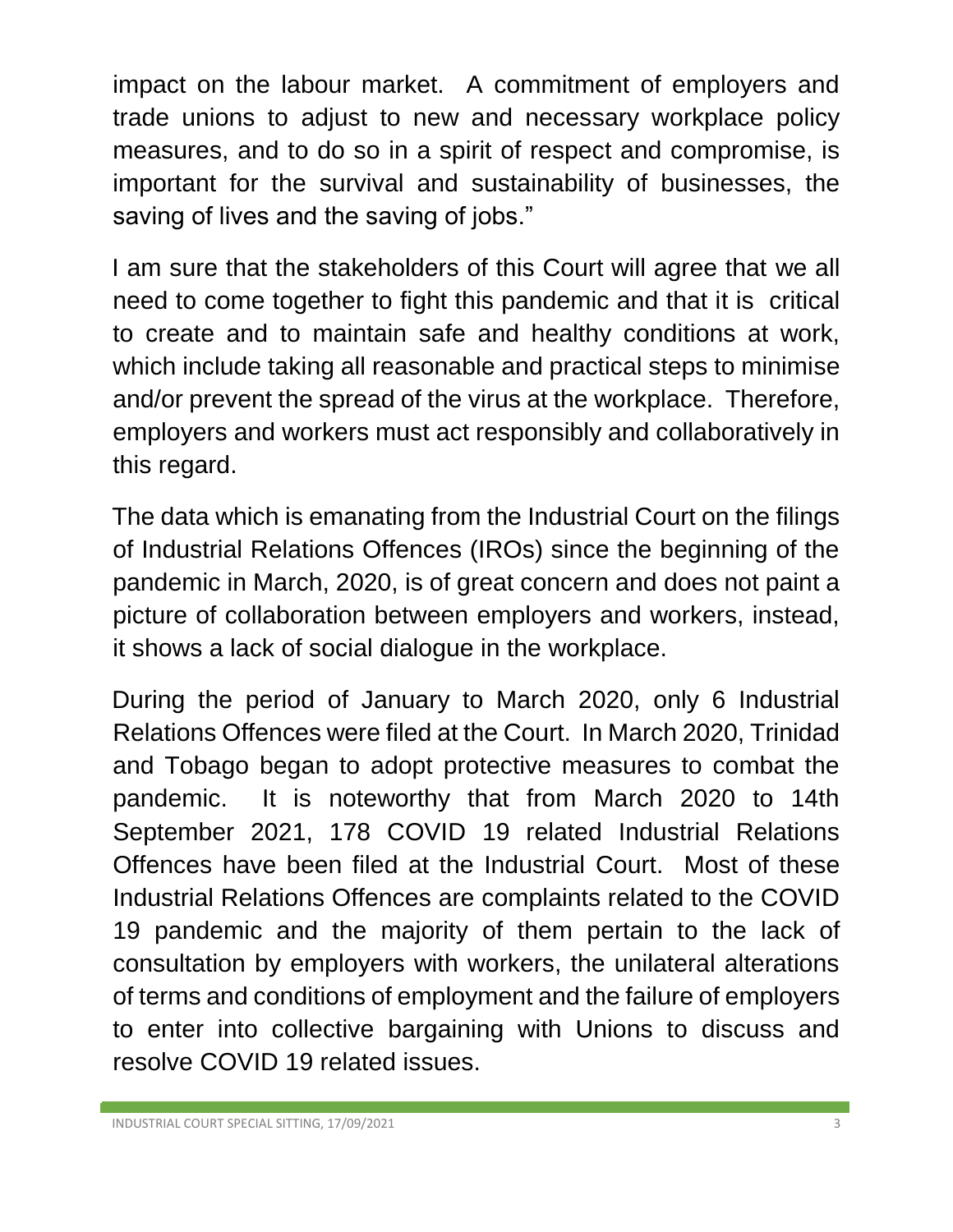The data for one year March 2020 to March 2021 reveal that 124 new Industrial Relations Offences have been filed. If we examine the data for the period 2013 to 2019 and the filing of Industrial Relations Offences, which are the only criminal complaints in the Act, the lowest number of Industrial Relations Offences filed during that period was 24, these offences were filed for the period 2015/2016. The highest number of Offences filed in that period was 70, this was during the period 2016/2017. The filing of 124 Industrial Relations Offences in one year and 178 offences in 18 months is a cause of concern, and it is a reflection of the absence of social dialogue (whether face to face or virtually) by many at the workplace. Unilateral COVID 19 related decisions are causing a deterioration of labour management relations which is very troubling and does not augur well for industrial relations and productivity in the post-COVID 19 economy. I strongly urge all participants of the labour market to take note of this development and to make efforts to reverse this.

What we have been witnessing in the world of work, worldwide, and here in Trinidad and Tobago, is employers asserting their rights and unions asserting the rights of workers. I wish to remind stakeholders that the rights of the employer and the rights of the worker which are strongly discussed and debated publicly are not absolute rights. The devastating effects and the need to combat the spread of this pandemic assume far greater importance than the assertion of these individual rights at this time. Moreover, in the event that the rights of employers and those of workers are at odds, neither will automatically take precedence over the other.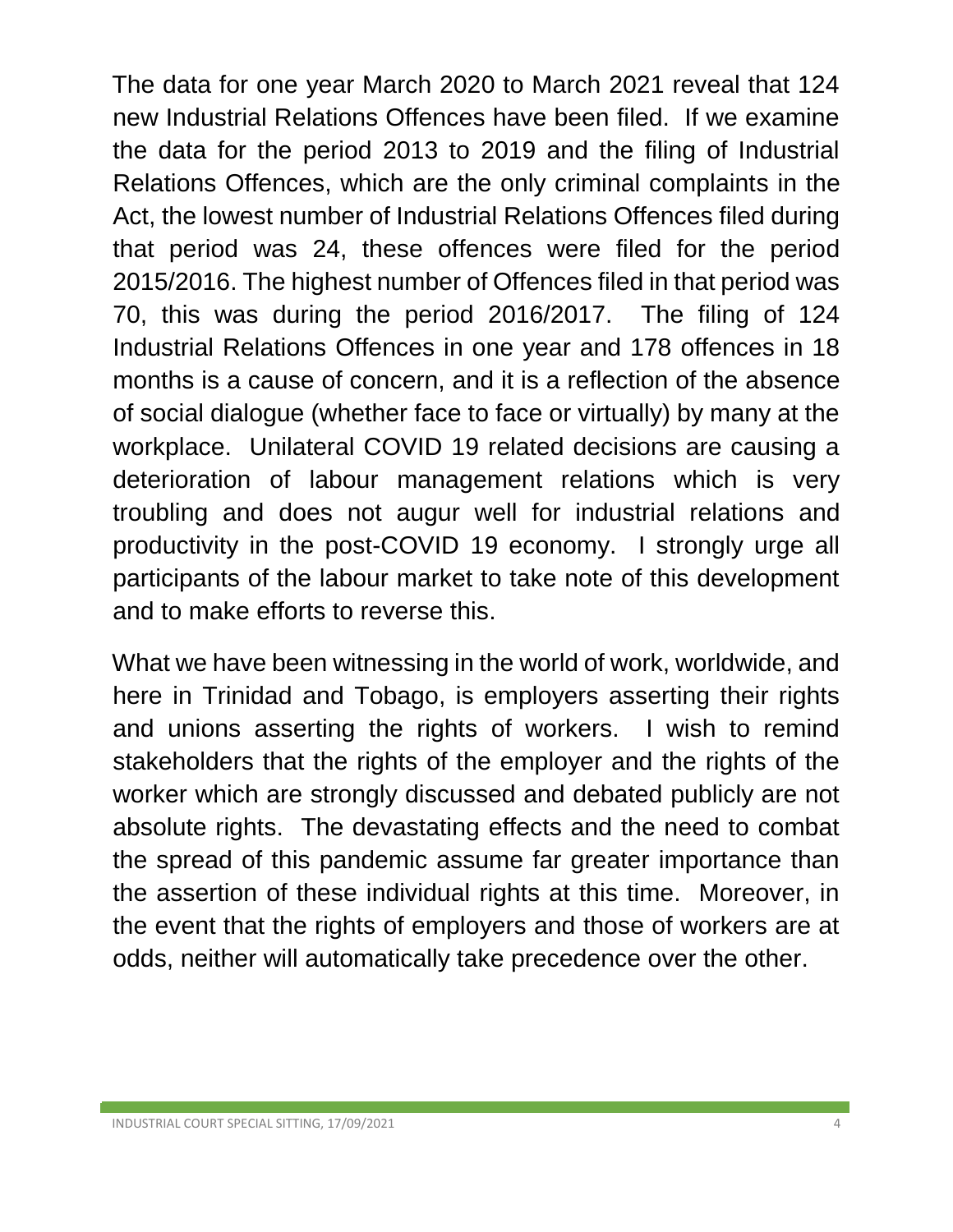## **VACCINATIONS**

May I begin by saying, that if the issue of mandatory vaccination to populations were a simple one, governments across the globe may have already implemented national mandatory vaccination policies. Instead, what we are seeing is that most governments are educating their population about the different types of vaccines, the importance of taking a vaccination to fight the COVID 19 virus and they are encouraging their citizens to get vaccinated. We do know that in some parts of the United States of America there have been sector/industry-specific mandatory vaccination policies. However to date, only Tajikistan, Turkmenistan, the Vatican City and Indonesia have made vaccination compulsory for all adults. The World Health Organisation (WHO) from its very statement does not recommend making vaccinations mandatory explaining that it can add to distrust about the process, as one of the WHO's experts explained to Reuters "We are much better served to present people with the data, present people with the benefits and let people make up their own mind, within reason."

In Trinidad and Tobago, there have been many videos and pieces of correspondence circulating in the news and on social media, which give the public a glimpse of the attempts by some companies to treat with the issue of vaccination and to put policies in place to address health and safety issues in the workplace. It is not for me to comment and to express an opinion on the debate of whether or not vaccination policy should be mandatory or voluntary in the workplace, except to say what the laws provide if such policies are to be implemented. For the sake of clarity, I have never expressed the view that vaccinations cannot be a protective measure at work. In fact, the International Labour Organization (ILO) Committee of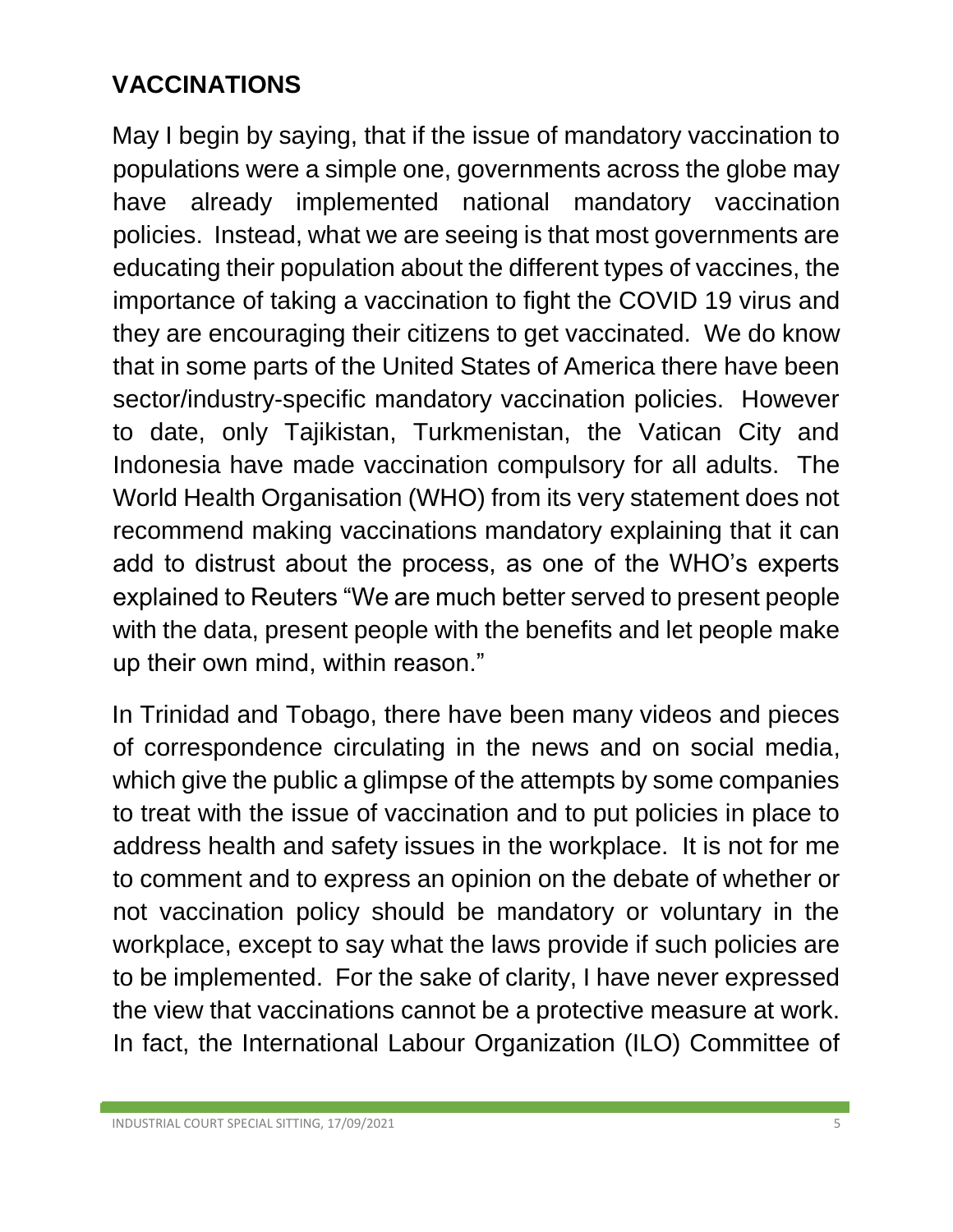Experts on the Application of Conventions and Recommendations, of which I am a Member for the past 6 years, examines country reports on certain international standards that, among other things, cover the issue of immunisation in relation to the safety and health of workers in specific occupations and sectors.

It is also important to note that discussions of vaccination policies in the world of work are always subject to the discrimination laws of each country.

While generally speaking, a vaccination policy may be included as a condition for new employment, there are much heated public debates on whether mandatory vaccinations policies can be added in the workplace to existing terms and conditions of employment.

The main issue, as I see it, is whether a mandatory COVID 19 vaccination policy can be introduced as a new term of employment to existing employees without discussion or consultation. In other words, can such a policy be introduced unilaterally by employers in the workplace? The short answer to that question is NO.

The laws of this country do not directly address the issue of a COVID 19 vaccination as a condition for employment; in fact there is no known existing law worldwide, which I can find, which addressed this issue, before the pandemic.

While there is no expressed provisions in the Industrial Relations Act (IRA) of Trinidad and Tobago for COVID 19 vaccinations policies to be introduced in the workplace as new terms and conditions of employment, our legal framework provides for the introduction of new policies, new terms and conditions of employment and new working arrangements through the collective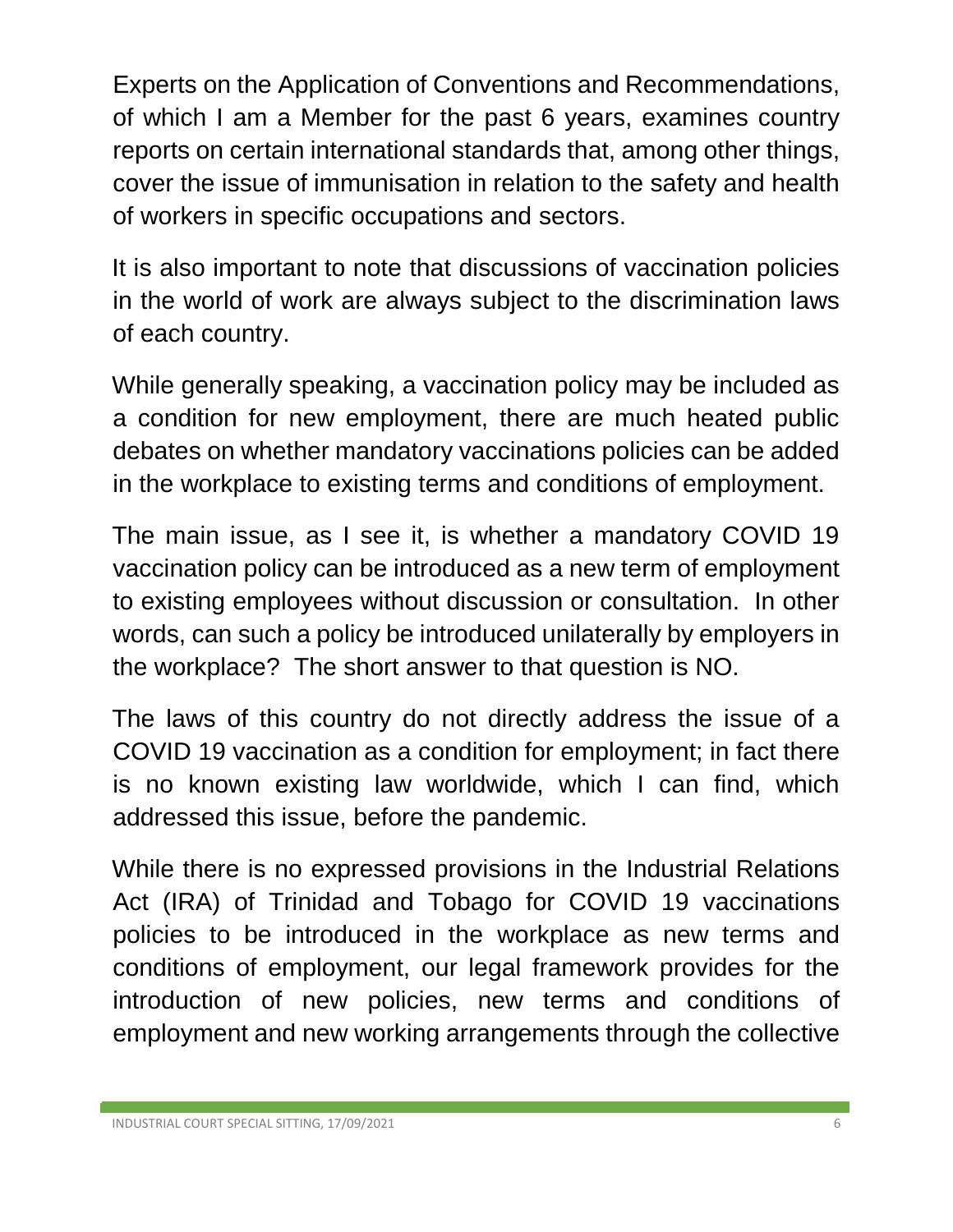bargaining process; such policies and arrangements, in my view, include vaccination policies.

It is settled law that an employer ought not to unilaterally make any material change or alteration to a worker's contract of employment. The introduction of a COVID 19 vaccination policy or any new policy can amount to a material change in the terms and conditions of employment and ought not to be imposed unilaterally. Moreover, if the particular business enterprise is considering the introduction of a mandatory vaccination policy as a term of employment, there should be collective bargaining between the employer and the workers' representatives, which of course, is the Union.

In fact, the Industrial Relations Act makes collective bargaining between employers and trade unions mandatory. The term collective bargaining extends not only to wage negotiations but encompasses the resolution of all issues of common interest in the workplace. Moreover, our legal framework and the practice of good industrial relations provide for parties to have consultation and dialogue and to treat in good faith on workplace issues. In the practice of industrial relations, social dialogue is particularly important and useful when one of the partners proposes a material change, alteration and/or removal to existing terms and conditions of employment at work. That is the Law.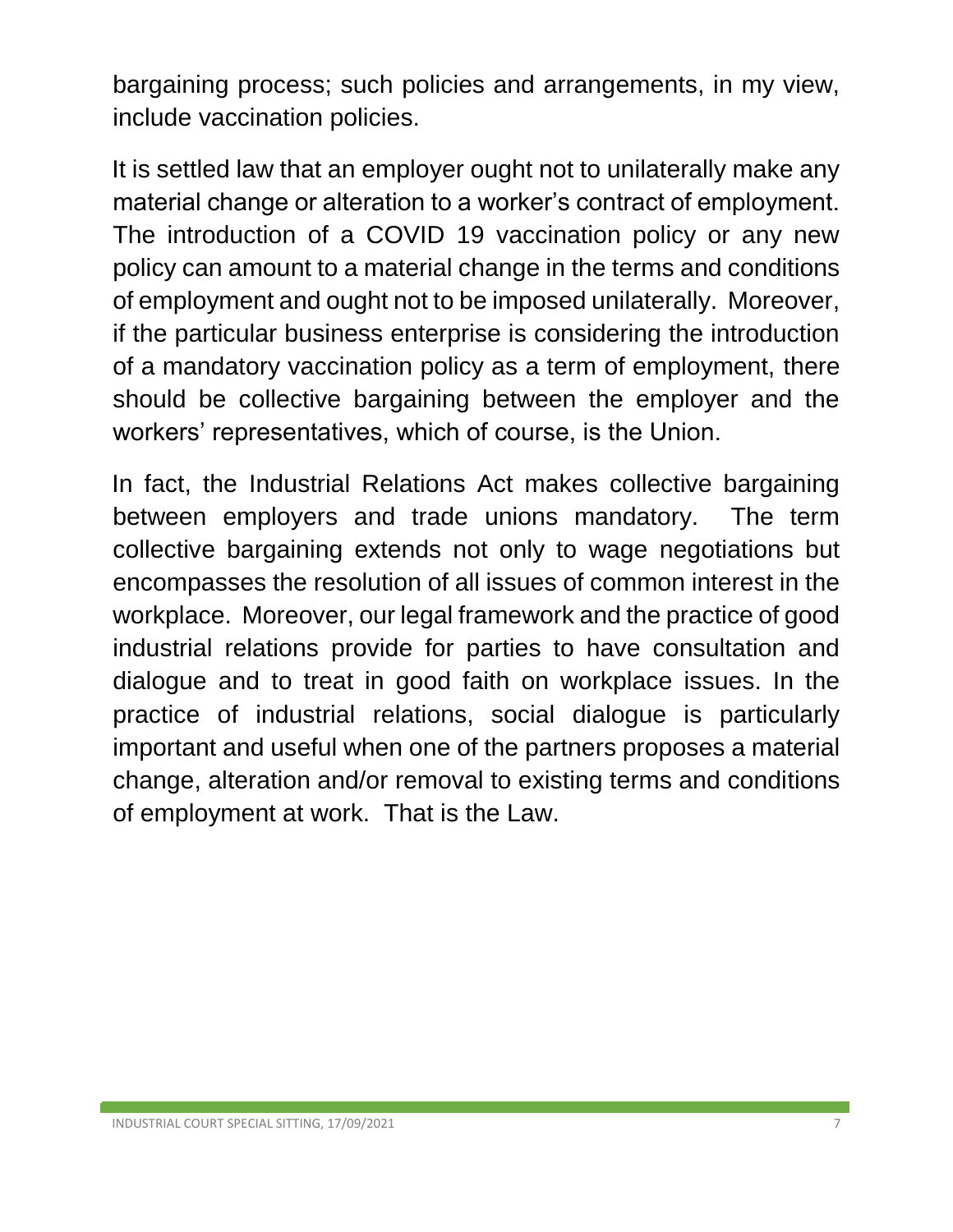The practice of industrial relations speaks to a world of work, where employers and workers representatives meet, consult and discuss any proposed material changes to terms and conditions of employment and in so doing, arrive at consensus on what is most suitable for the particular business enterprise. In fact, good industrial relations supports and embraces ongoing discussions, consultation and dialogue at the workplace whether or not there is the presence of a Recognised Majority Union (RMU) at the establishment.

I wish to remind Industrial Relations practitioners that where the collective bargaining process breaks down, the grievance process begins and the aggrieved party (the union or the employer) can take the dispute to the Ministry of Labour or they can go directly to the Industrial Court by means of an Industrial Relations Offence. The policy of the Court is to treat Industrial Relations Offences with dispatch. Also, going forward at the bipartite level, parties may wish to consider adding COVID 19 related clauses to new Collective Agreements.

I will now address international labour standards as they relate to the issue of voluntary or mandatory vaccinations policies and the News release from the International Labour Organisation (ILO) on the subject. However, before I do, I would like to first remind stakeholders of the ILO and its global importance and its role and functions to the 187 member states. The ILO is the only tripartite United Nation's Agency. Since 1919 the ILO has brought together governments, employers' and workers' organisations (the tripartite partners) from these 187 member states. These tripartite partners; government, employers and workers organisations work together to set global labour standards, develop policies and devise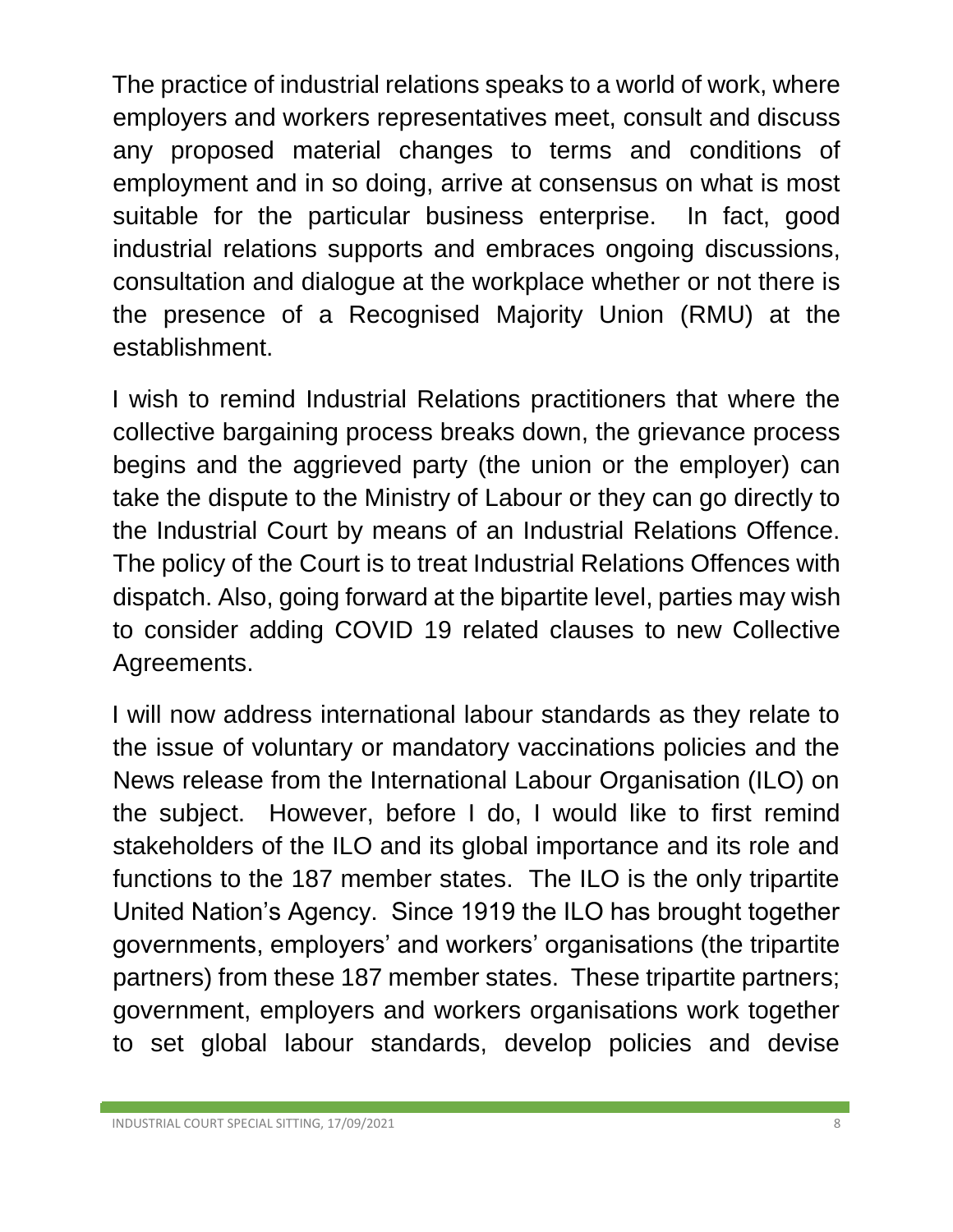programmes. Therefore, the labour standards of the ILO represent the consensus of the tripartite constituents of the 187 states which are members of this United Nations specialised agency. Trinidad and Tobago is a longstanding member of the ILO and has ratified 22 of its conventions including the ILO's 8 fundamental conventions.

Although the International Labour Standards do not directly address the question of vaccinations as a condition for work, the ILO, in April 2021, has provided guidance on 'ILO Standards and COVID 19', the related news release states, among other things, that the legal basis for such measures to be introduced in the workplace would largely depend on the national regulatory framework.

For the ILO membership, the issue of vaccination should be based on a standards-based approach underpinned by tripartism and social dialogue that involves bipartite consultations between employers and workers.

The ILO further states that if a decision on mandatory vaccination is made by an employer, (of course such a decision should only be made after proper consultation) it should be implemented in a nondiscriminatory manner, in line with the requirements of Convention No. 111, (the Discrimination Employment and Occupation Convention) and with due regard for specific circumstances that may require exemptions and accommodations.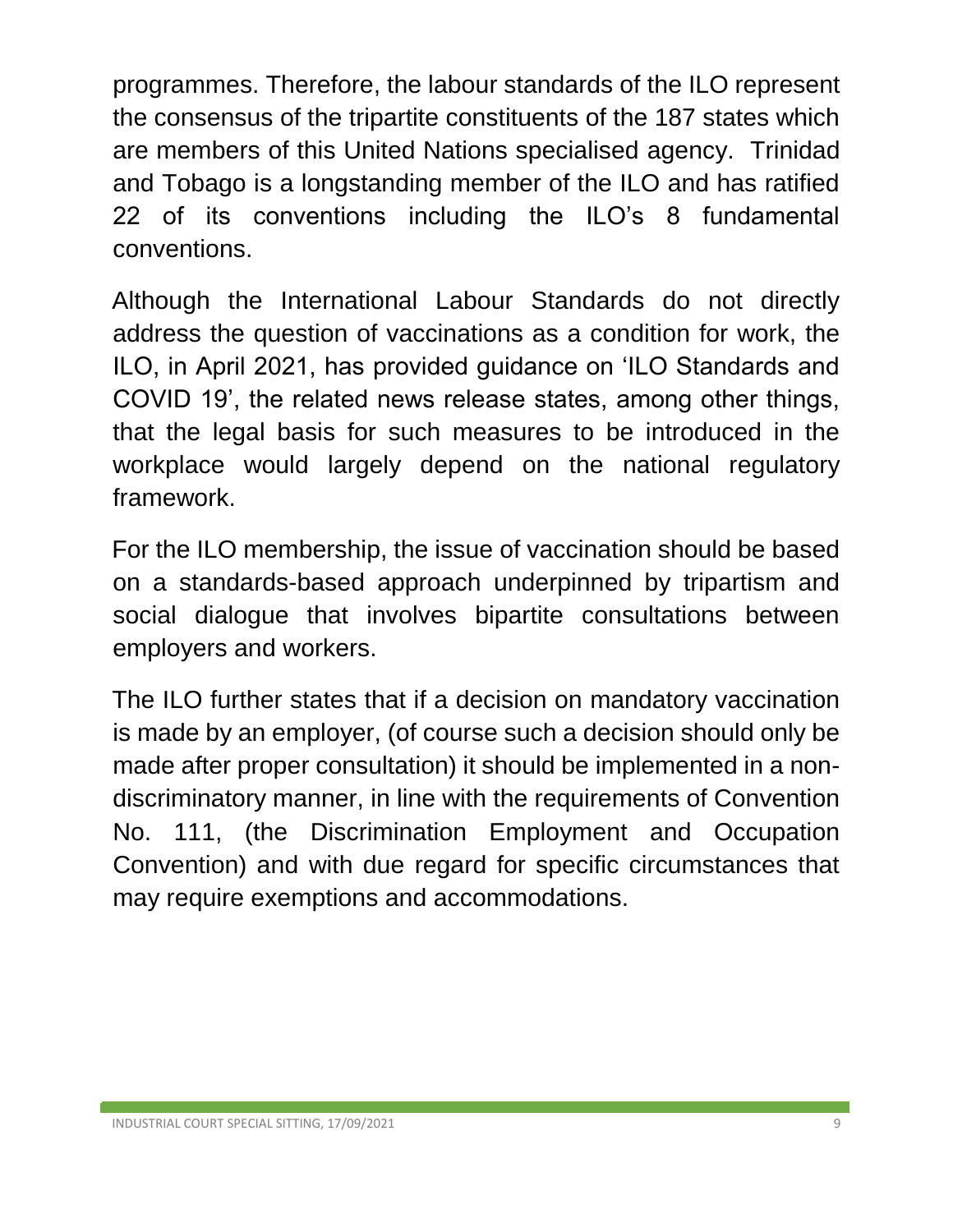## **Occupational Safety and Health at Work**

In Trinidad and Tobago, like in most countries, the issue of health and safety in the workplace during a pandemic is of grave concern to all and has been hotly debated by stakeholders and the public in general.

It is an accepted policy in the area of occupational safety and health for protective measures to include vaccination. However, the ILO's tripartite constituents are reminded that Convention No. 155 (the Occupational Safety and Health Convention) and Convention No. 187 (the Promotional Framework for Occupational Safety and Health Convention), which are the core global standards on occupation safety and health, specifically require co-operation between management and workers at the enterprise level. The ILO states that while employers have a general obligation to ensure that workplaces are safe; consultations with workers on all aspects of Occupational Safety and Health are an essential element for decision-making, and the co-operation of workers is key for the implementation of workplace-related prevention measures.

In Trinidad and Tobago, Section 6 of the Occupational Safety and Health Act provides that it shall be the duty of every employer to ensure, so far as is "reasonably practicable", the safety, health and welfare at work of all his /her employees.

The Act also places several other duties on the employer including "(a) the provision and maintenance of plant and systems of work that are, so far as is reasonably practicable, safe and without risks to health;

(c) the provision of adequate and suitable protective clothing or devices of an approved standard to employees who in the course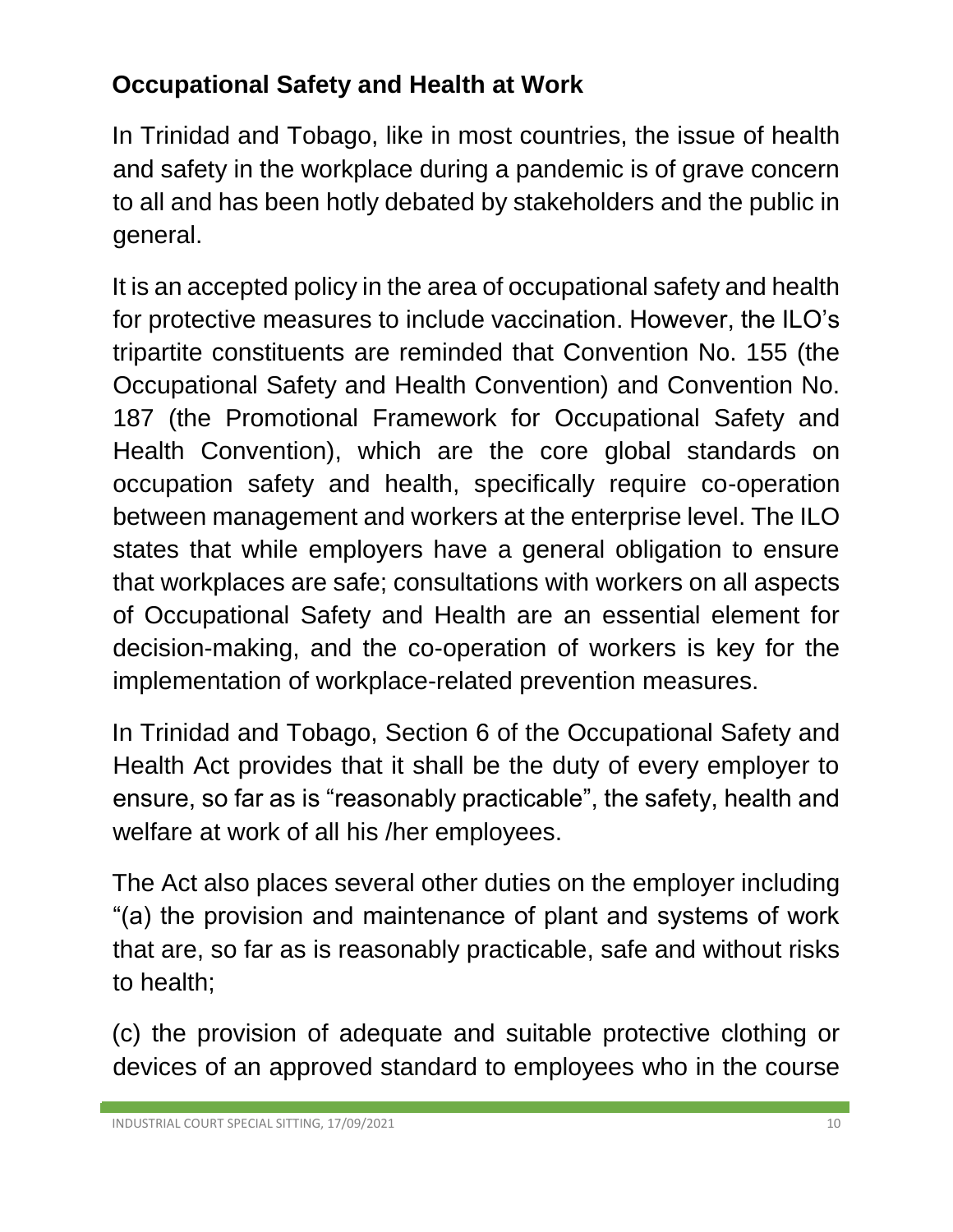of employment are likely to be exposed to the risk of head, eye, ear, hand or foot injury, injury from air contaminant or any other bodily injury and the provision of adequate instructions in the use of such protective clothing or devices;

(d) the provisions of such information, instruction, training and supervision as is necessary to ensure, so far as is reasonably practicable, the safety and health at work of his/her employees;

(f) the provision and maintenance of a working environment for his/her employees that is, so far as is reasonably practicable, safe, without risks to health, and adequate as regards amenities and arrangements for their welfare at work;"

Among the issues which are currently debated in the public is whether employers can fulfil their legal duty and obligations to provide safe work environments during this pandemic and what steps they should take to discharge the duty to provide a safe working environment.

In my view, in order to discharge the legal duty to provide a safe environment as the law requires, an employer should ensure that he/she takes all "reasonably practicable" steps to help to prevent the spread of COVID 19, such as (amongst others) to ensure that employees wear masks, provide hand sanitizers, promote and maintain social distancing at all times at the workplace, maintain clean and sanitary surroundings and require that any employee with symptoms associated with the virus should stay at home and advise the said employee to contact the health authorities promptly. In addition to this, in workplaces where there are Occupation Safety and Health committees in accordance with the Act, these Committees can play an important role in education and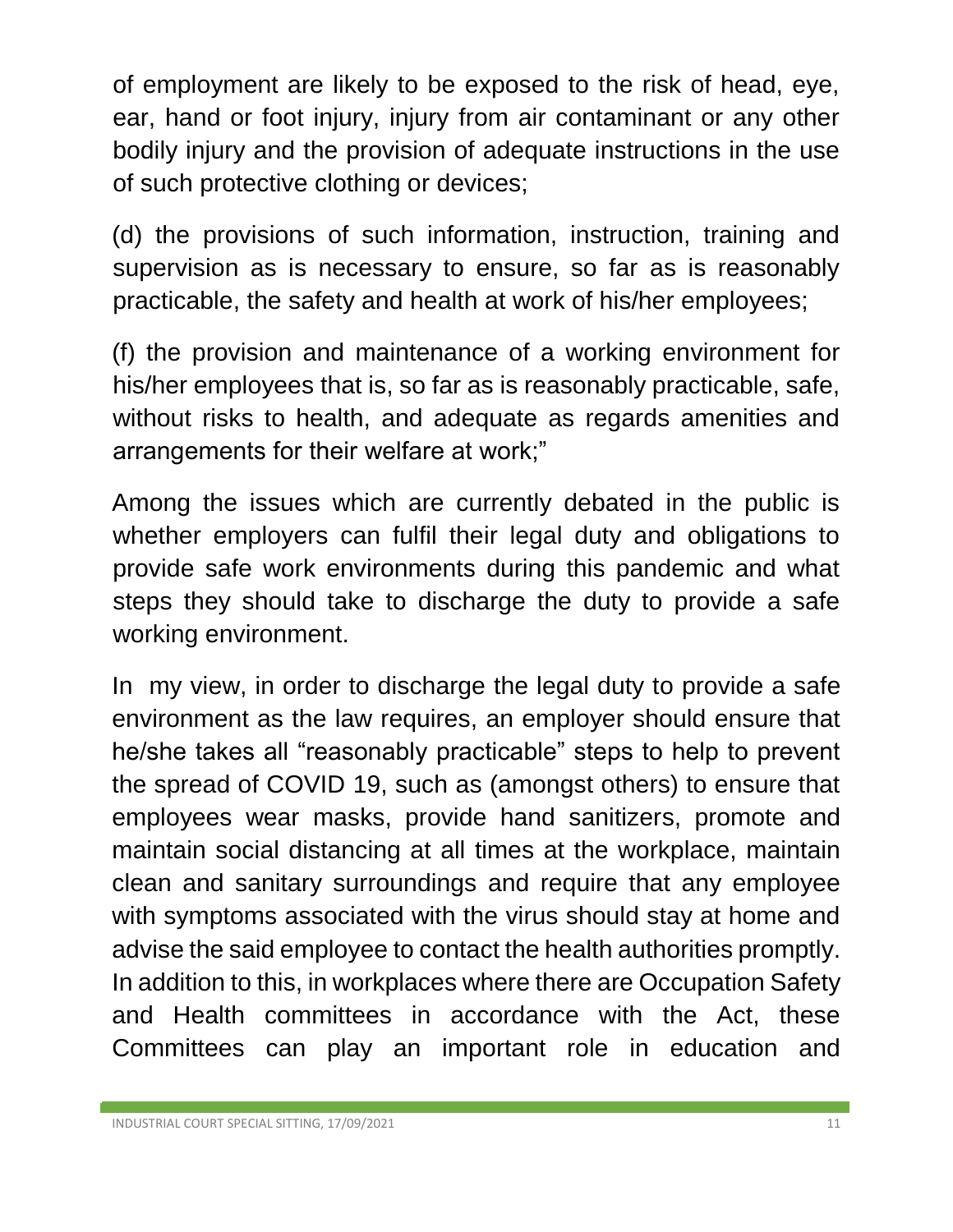informational activities related to the pandemic .In short an employer's duty can only be considered to be discharged when he/she applies and upholds the requirements of the public health laws the Occupational Safety and Health Act and the laws of the country in general.

Thus in my view, when all measures which are "reasonably practicable" are taken to protect the workforce from possible infection, this can discharge employers of their legal duty under the Occupational Safety and Health Act. Measures which are "reasonably practicable" should include the measures which have been prescribed by the law.

According to the ILO guidelines, social dialogue and consultations would appear to be the best means to establish whether vaccination might indeed be required for designated jobs, based on objective criteria. The ILO reminds its constituents that where international labour standards do specifically touch on measures of immunisation, they focus on the importance of protective measures in the workplace being accessible and available, rather than being obligatory. For example, the Nursing Personnel Recommendation, 1977 (No. 157), provides that immunisation should be provided for nursing personnel regularly exposed to special risks; and the Occupational Health Services Recommendation, 1985 (No. 171), states that occupational health services might, where possible and appropriate, carry out immunisations in respect of biological hazards in the working environment.

The ILO further states that any required Occupational Safety and Health measures introduced and adopted by the employer shall not involve any expenditure for the workers, as required by Convention No. 155 Occupational Safety and Health Convention. The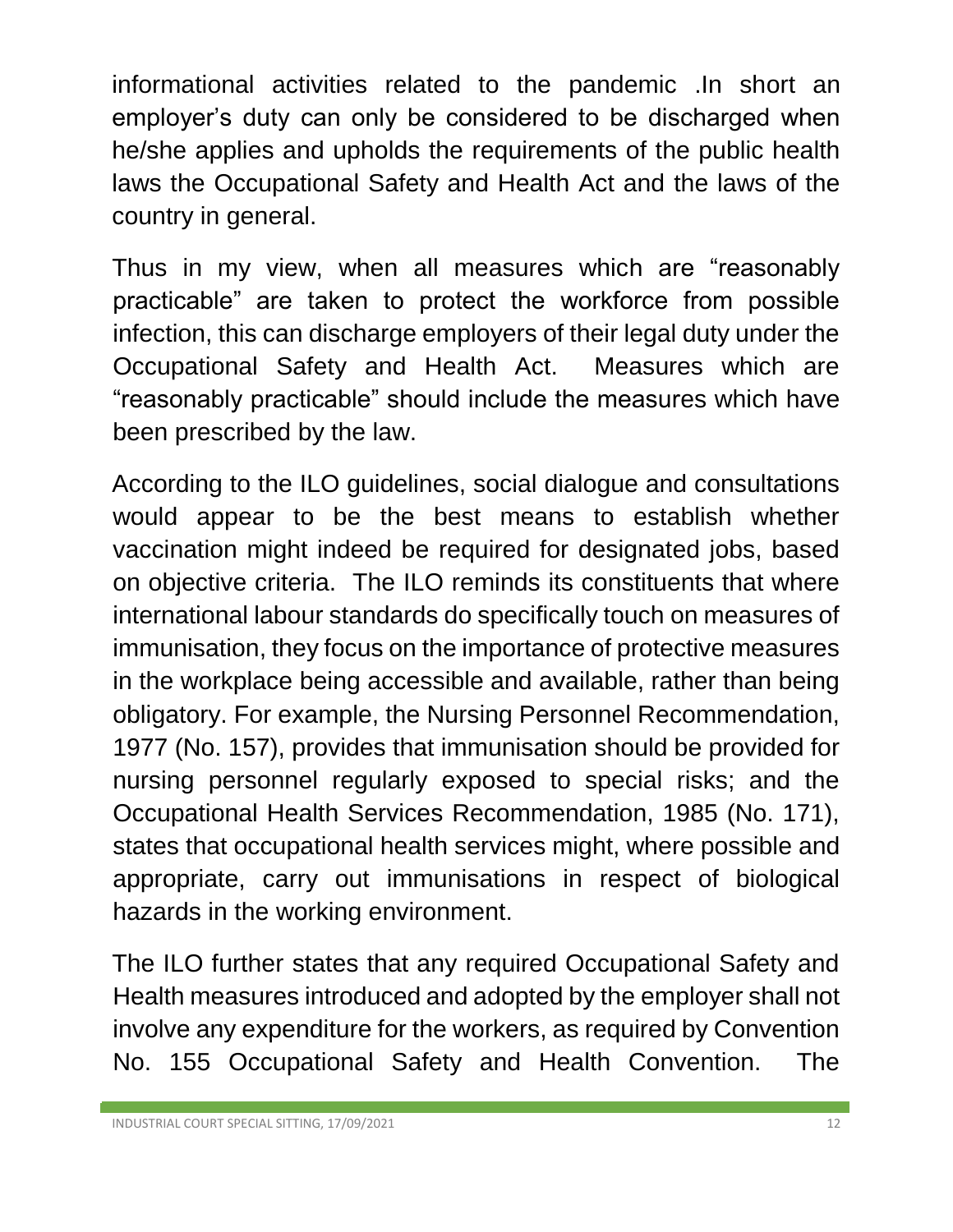Occupational Safety and Health Act of Trinidad and Tobago also provides that expenditure for safety and protective measures in the workplace shall not involve any expenditure for workers.

It is important that each individual workplace be treated as distinct and separate (since what pertains in one may not apply to the other) and that the introduction of additional and/or enhanced health and safety measures apart from those mandated by law should be considered after due regard is given to each individual workplace environment. If, for example, the workplace comprises of two persons who do not have direct contact with the public or with each other, apart from the mandatory public health requirements which must be adopted, the business owner may not want to adopt additional measures and may not want to feel pressured to do so. The converse may pertain in a large workforce where one may want to consider additional measures which may be appropriate and necessary. The measures taken must be case and fact specific. This is where the engagement of management and the workers representatives in comprehensive bilateral consultation plays a critical role.

We can agree that the world of work as we knew it will not be the same, because of the social and economic impacts of this pandemic. Therefore, there may be the need for employers and workers representatives to re-examine and revise the duties and the functions of some employees, and to address the new issues which may present themselves at the workplace. This, of course, can only be done after consultation with the employees or if there is a Union, through the collective bargaining mechanism. I urge unions and employers to meet, to be open to dialogue and consensus even if the discussion may initially cause a level of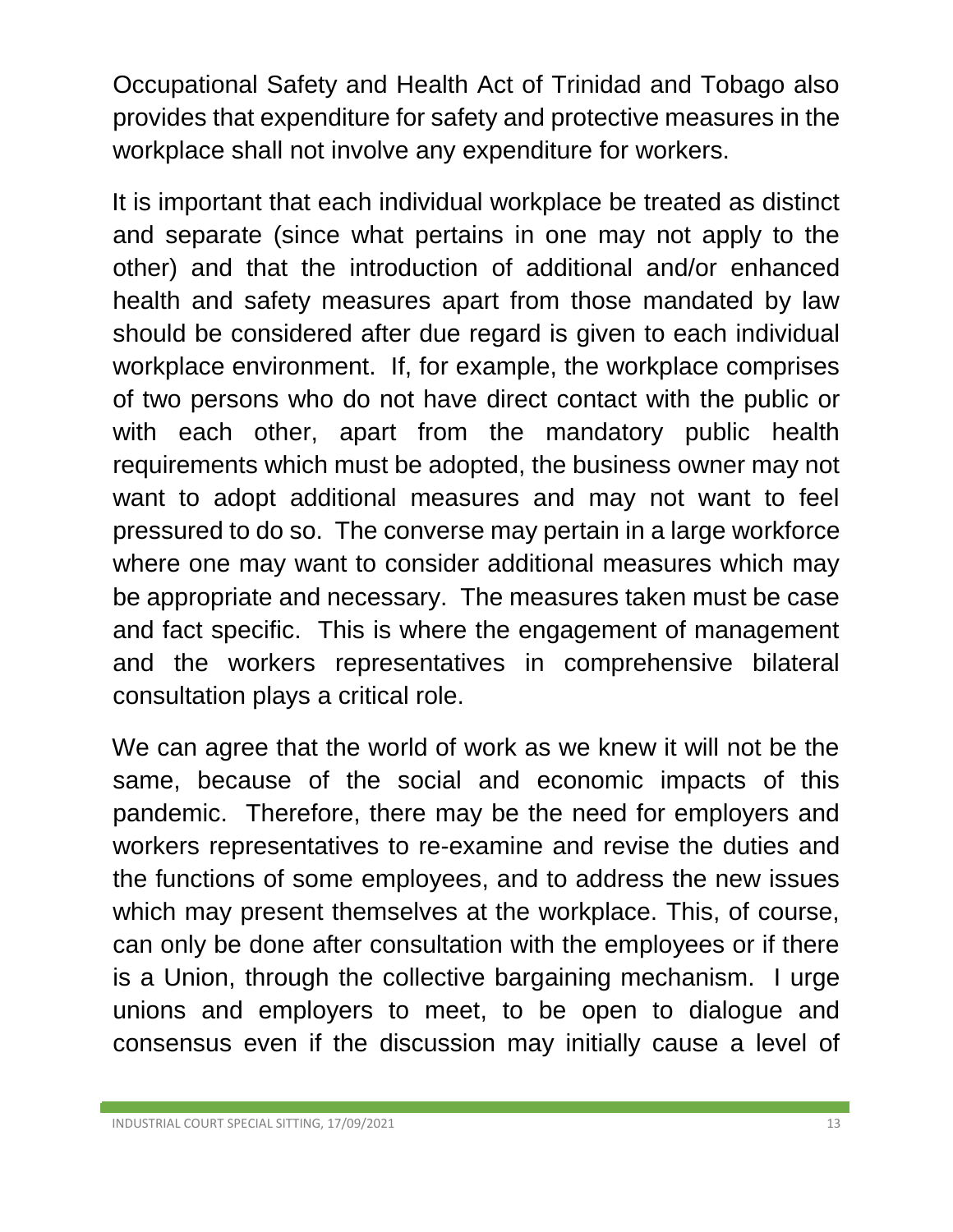unease and discomfort. Always remember that social dialogue is a very important tool in industrial relations as you try to resolve these very troubling issues of common interest.

Apart from the much needed dialogue about whether or not there should be a mandatory or voluntary vaccination policy, it may help for each employer, in collaboration with the Union and technical support from other relevant actors as appropriate, to conduct a risk assessment of each individual workplace with a view to determining whether there are compelling reasons to adopt a policy which distinguishes between the non-vaccinated and vaccinated workers. The risk of discrimination should be among the factors to be considered if such an assessment is undertaken and so too should the training needs of workers, especially training and education on vaccines. If a risk assessment policy is considered and contemplated by a company, the Union should be consulted at the very initial stages, and collective bargaining should commence on the issue. If there is no Union at the company, there will be a need for discussions and dialogue, not monologues, with workers.

I do hope that this discussion on vaccination in the workplace and Occupation Safety and Health issues provide adequate guidance to all the relevant stakeholders who may have to address these concerns.

In August 2021, the main trade union bodies namely: The Federation of Independent Trade Unions and NGOs (FITUN), The Joint Trade Union Movement (JTUM) and The National Trade Union Centre of Trinidad and Tobago (NATUC), announced the commencement of bilateral discussions with organisations representing the business community namely: American Chamber of Commerce of Trinidad and Tobago (AMCHAM T&T), Energy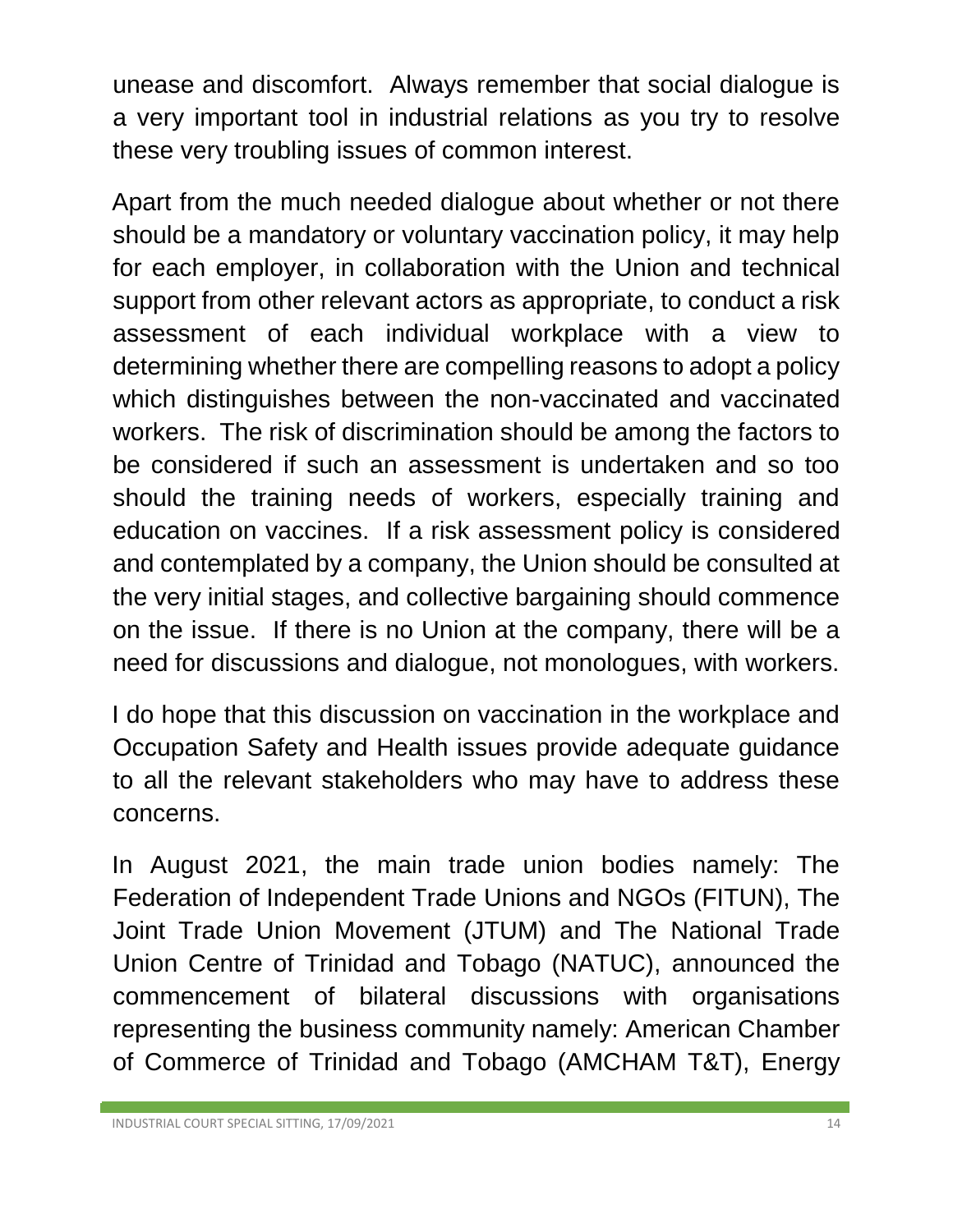Chamber, Trinidad and Tobago Chamber of Industry and Commerce and Trinidad and Tobago Manufacturers Association . I have been informed that these umbrella trade union organisations also held bilateral discussions with the Employers' Consultative Association.

According to a news release from the Trade Union Movement, these bilateral meetings are aimed at having dialogue about safety and other challenges at the workplace "in a COVID 19 environment". These tripartite meetings mark a very important first step of tackling the issues created by the pandemic, and I do wish that they bear fruit and assist in providing the much needed guidance in the workplace.

It is public knowledge that the National Confederation of Trade Unions has withdrawn from the National Tripartite Advisory Council for what they consider to be good reason. However, this is the time in our nation's history where there is a need for the workforce to be guided by the decisions of the tripartite leaders.

The current unprecedented challenges in the world of work which have been presented by this pandemic require strong leadership to assist and to navigate the workforce through these difficult, uncharted and myriad issues and also to assist in stabilising the labour market. The workforce needs to be reassured and comforted in the knowledge that the tripartite leaders (government, employers and trade unions) are engaged in regular discussions with a view to reaching agreement on the path to be followed in the workplace to address the issues created by the pandemic. This much needed guidance can only be achieved in a climate of mutual respect and compromise, facilitated through social dialogue.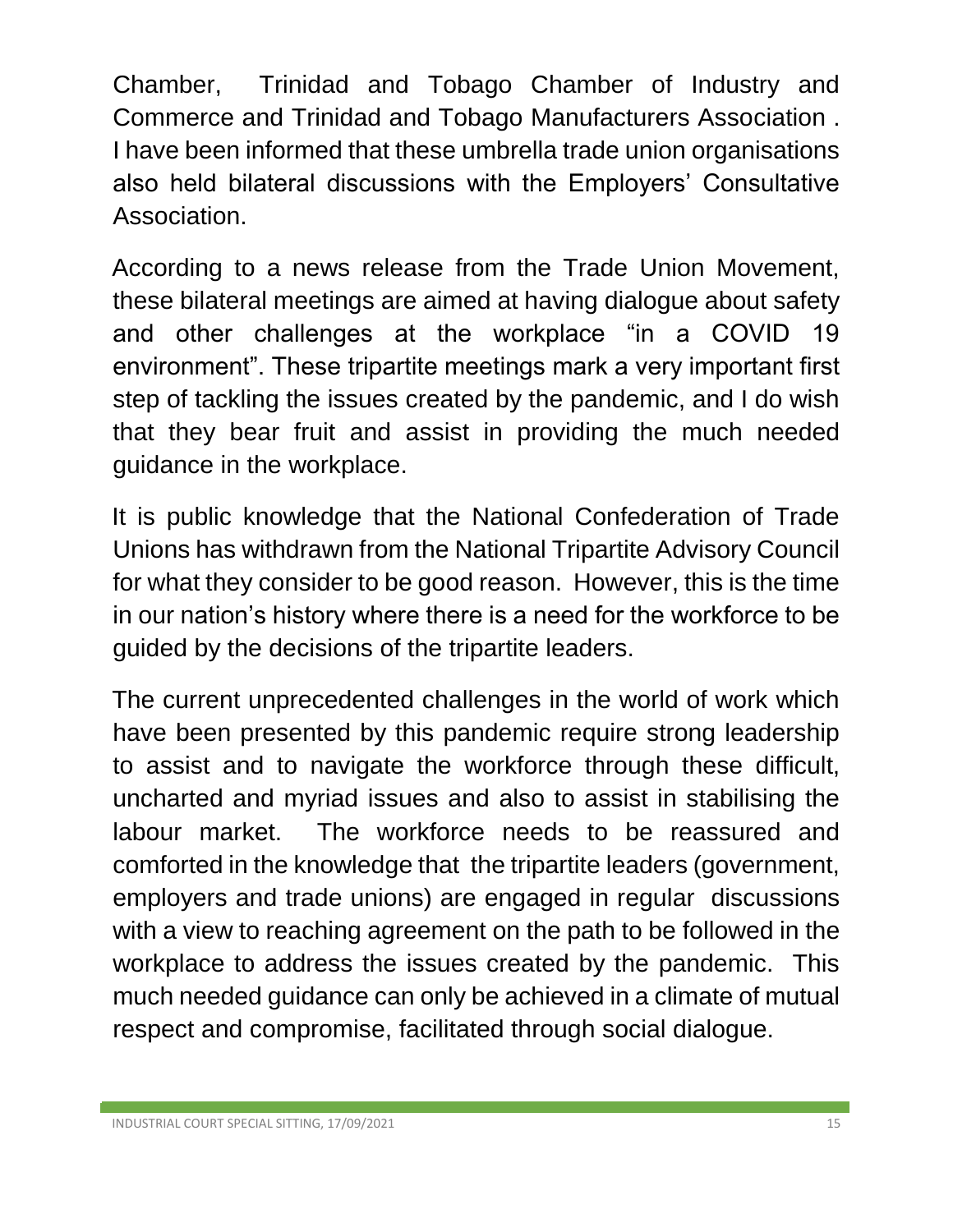This may be the time for the National Tripartite Advisory Council to revisit its working mechanisms and also for the Federation of Trade Unions to reconsider the timing of its collective stance of nonparticipation in the Council. Additionally the Trade Union movement and the government may wish to iron out their differences in order to begin meaningful consultation, along with the employers, on the effects of the pandemic on the world of work and industrial relations over the past 18 or so odd months, and the role of employers' and workers' organisations in forging a path of economic and social recovery for our nation during and after the pandemic.

I am aware that the Industrial Relations Advisory Committee held meetings and prepared a report on the issue of COVID 19 vaccination in the workplace however, there is an urgent need for the tripartite partners to convene and discuss not only vaccination policies, but also labour relations in this country, the survival and sustainability of businesses, the social and economic impact of the pandemic and the path to recovery after the pandemic.

I cannot overstate the need for the Ministry of Labour, the various employers' organisations and the trade union federation to assist in their own way to educate the workforce on the different vaccines and the importance of vaccination in order to clear up some of the misinformation which prevails among workers.

At the June 2021 International Labour Conference, a conference governments, workers' and employers' delegates from 181 countries adopted a 'Global Call to Action for a human-centered recovery' that is inclusive, sustainable and resilient. At the national level, bipartite and tripartite dialogue will be key to the processes for drawing up policies and strategies; legal and institutional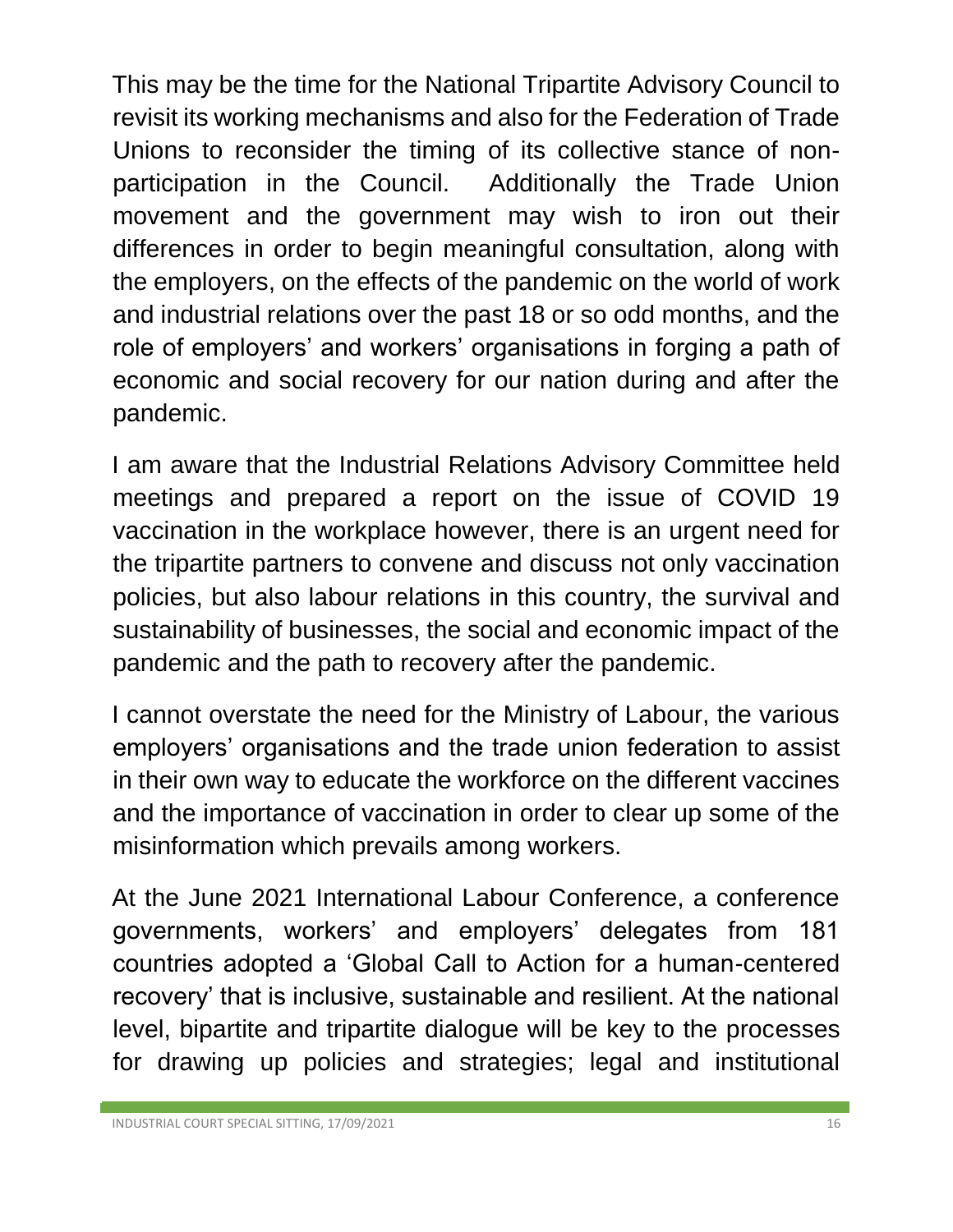frameworks based on international labour standards, must provide the foundations for such initiatives.

#### **THE WORK OF THE COURT FOR THE YEAR IN REVIEW**

In the year in review  $(14<sup>th</sup>$  September 2020 to  $14<sup>th</sup>$  September 2021), **966** new cases were filed at the Industrial Court, which is **61** cases more than the previous year when **905** cases were filed.

The Court disposed of **1037** cases, which is **330** more than the cases disposed of in 2019/2020.

The disposal rate for this year is **107.3%**, which is **29.2** percentage points higher than the previous year when the disposal rate was **78.1%.**

A breakdown of the cases disposed in the year in review are as follows: **304** Judgments were delivered, **396** cases were withdrawn, **297** cases were settled through the conciliation and bilateral process and **35** cases were dismissed.

A look at the category of disputes which were filed at the Court reveal that **591** Trade Disputes were filed, **146** Industrial Relations Offences were filed, **101** Retrenchment and Severance Benefits cases were filed and **74** Occupational Safety and Health cases were filed.

I know that since the start of the pandemic there have been numerous requests from stakeholders for the virtual hearing of cases.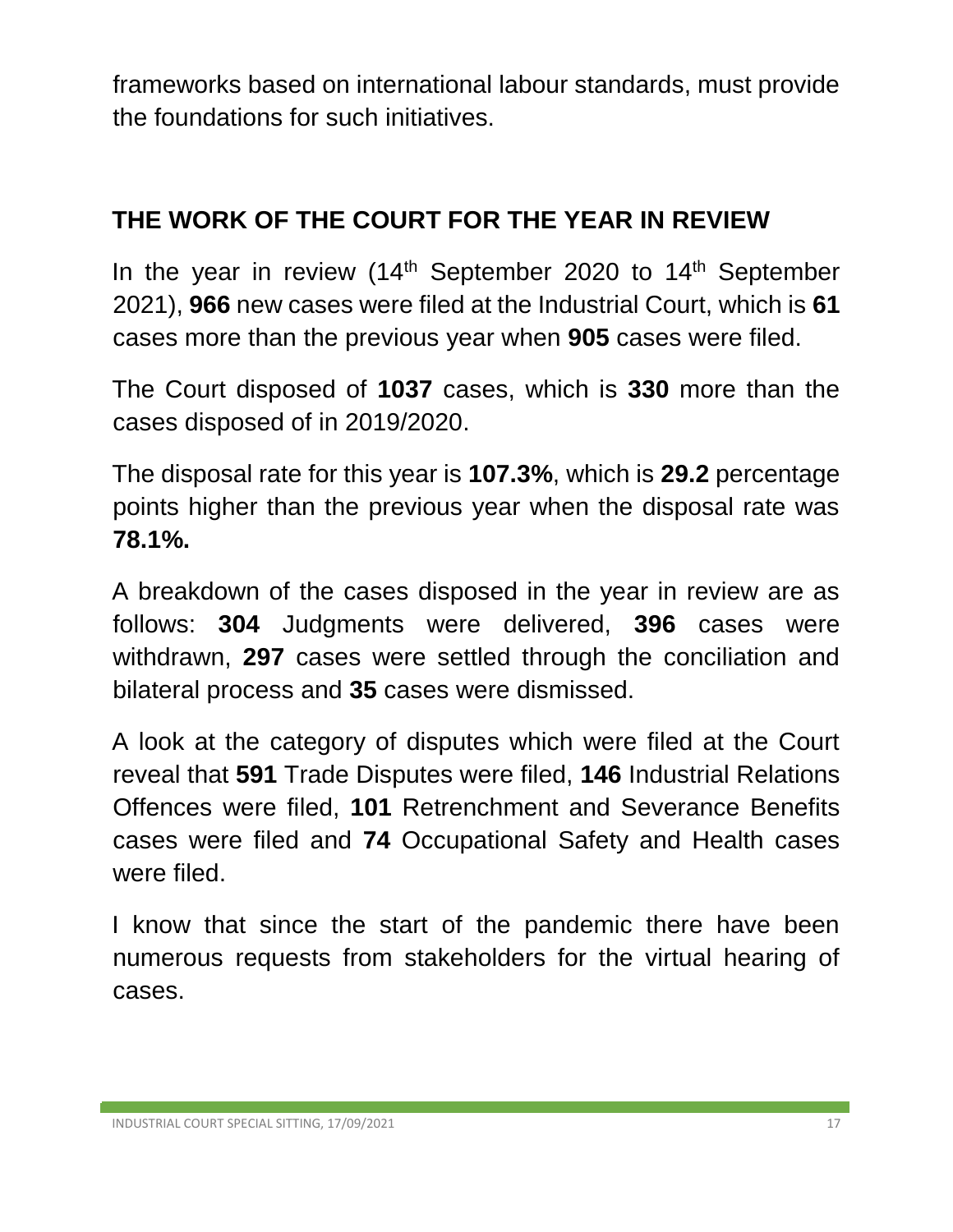Unfortunately, the Industrial Court does not have the technology and the equipment to facilitate virtual hearings at this time.

In the year in review, there were open court sittings from September 2020 to April 2021.

There were no sittings of Court from May to July this year except for the hearing of one urgent Application for injunctive relief. In the first 20 days of the month of August 2021, there were open court sittings for Judges to complete part heard matters and to hear urgent IROs.

It is of note that Case Management hearings and matters of Mention and Reports are conducted virtually. However, Conciliation is conducted in person for the most part. The filing of documents at the Registry continue to be done by the use of drop boxes in an effort to minimize contact between staff members and the public.

As I stated last year, there is a rigorous regime of cleaning and sanitising each day at the Court, which is augmented from time to time by the members of the San Juan/Barataria Regional Corporation who I continue to thank for their kind support and service.

Last year, very early in the pandemic, the Court approached Dr. Saed Rahaman, Director of Veterinary and Public Health, Ministry of Health, to visit the Court and to educate us about the virus and the precautions which should be taken during the pandemic at the various workstations and in the Courtrooms. This very important lecture, was attended by all the Judges of the Court, all Head of Departments, the cleaners from the National Maintenance Training and Security Company and a few other members of staff. I wish to